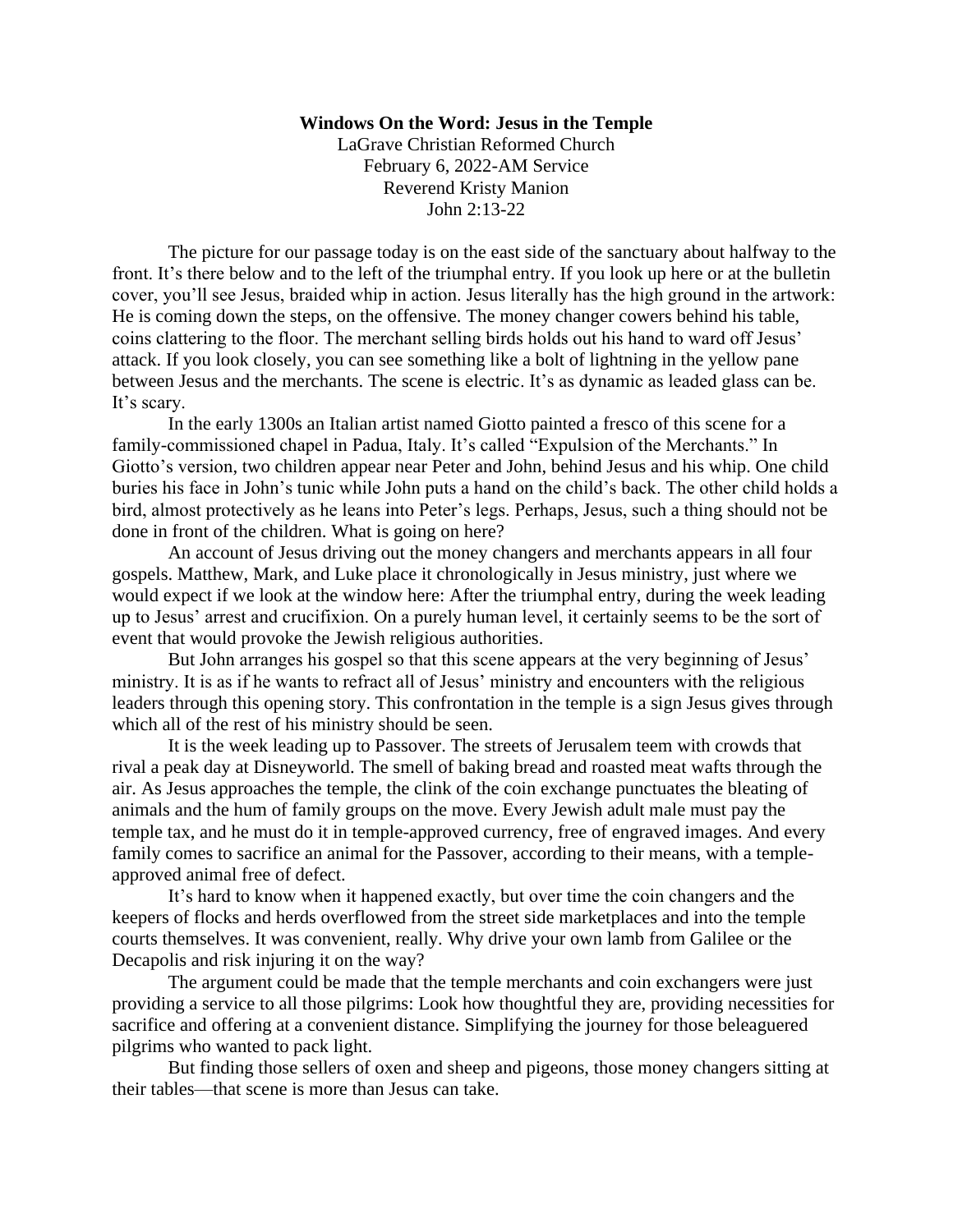Weaving together a whip of ropes, Jesus flicks his wrist and makes contact with the flank of an ox. "Giddyup! Get out of here!" The ox starts and lumbers for the exit, knocking over a birdcage. As the bankers scramble to gather their ledgers and their coins, Jesus starts flipping over tables. "Get this stuff out of here! My Father's house is not a market!" And though Fortress Antonia is right next door, no soldiers or temple police appear to stop Jesus. The disciples stand nearby, frozen on the spot. Jesus acts alone, one man on an outsized mission. Jesus' actions point the disciples to the words of Psalm 69:9, with its expectations of a Messiah to come. That servant of God will suffer anguish and derision because: "Zeal for your house will eat me up." The zeal of Jesus directed toward the merchants and money changers is not a flash of impulsive anger. It is deliberate, purifying, and blazing hot. What about this scene bothers him so much?

Is it that the market squeezes out the non-Jewish believers who have come to worship in the outer court of the Gentiles? Is it that unscrupulous money exchangers or systems were fleecing the worshippers? Maybe. But what is clearest is that Jesus is offended by distractions, dishonor, and even displacement of reverence for the Living God--in the very courts of God's house! God's holy temple is being treated contemptibly. What is noisy and commonplace and maybe even corrupt has crept into the place where God lives. "Maybe others could walk past kiosks, cash registers, and blue light specials in the narthex of God's house and not bat an eye," Scott Hoezee writes, "but as the very Son of God who himself would soon become the living, walking, breathing temple of God, Jesus took the affront of all this personally."

Jesus just can't let it go when such obstacles keep people from seeing the living God. His zeal for his Father's house will literally eat him alive. What do you think: Do we highlight Gentle Jesus, meek and mild; or do we also see Zealous Jesus, mean and wild?

Although GK Chesterton thought that the image of Christ in the Church of his time was "almost entirely mild and merciful," he contended that the Gospels offer a more complex portrait of Jesus. Chesterton says "there is nothing meek and mild about the tone of the voice that says, 'Hold thy peace and come out of him. It is much more like the tone of a very businesslike lion tamer…" (*The Everlasting Man*, 139-140). Chesterton is right. In fact, the word John uses to refer to Jesus' driving out the temple occupants is the same word used in other New Testament passages to refer to exorcising a demon.

There's a reason Jesus is the Savior of sinners and the Merciful Judge is the one the church highlights. We need to know the astonishing depths of God's mercy. We need to hear it and practice it and live inside it and share it with others every day.

But we also need Jesus convicted, Jesus in command, Jesus strong to deliver from any alien power, to purify and to renew those whom God is drawing near. Maybe we highlight Gentle Jesus because we wonder: What does Jesus' zeal mean for us as his followers? How would *you* like to work on a group assignment or sit on a township board with someone consciously emulating Zealous Jesus, mean and wild?

No less a Reformer than John Calvin has some guidance on human zeal: "All of us ought to have zeal in common with the Son of God; but all are not at liberty to seize *a whip*, that we may correct vices with our hands; for we have not received the same power, nor have we been entrusted with the same commission."

We *follow* Jesus. *We* are not *him*. Jesus sees more than we see, he has a call far beyond our own, he has the power to redress wrongs. Some tearing down and building up is reserved for Jesus alone.

But still, what's a person to do when zeal gets stirred up in her own heart and mind? Because sometimes the Holy Spirit stirs up zeal in us. Shakes us up and gets our attention. Holy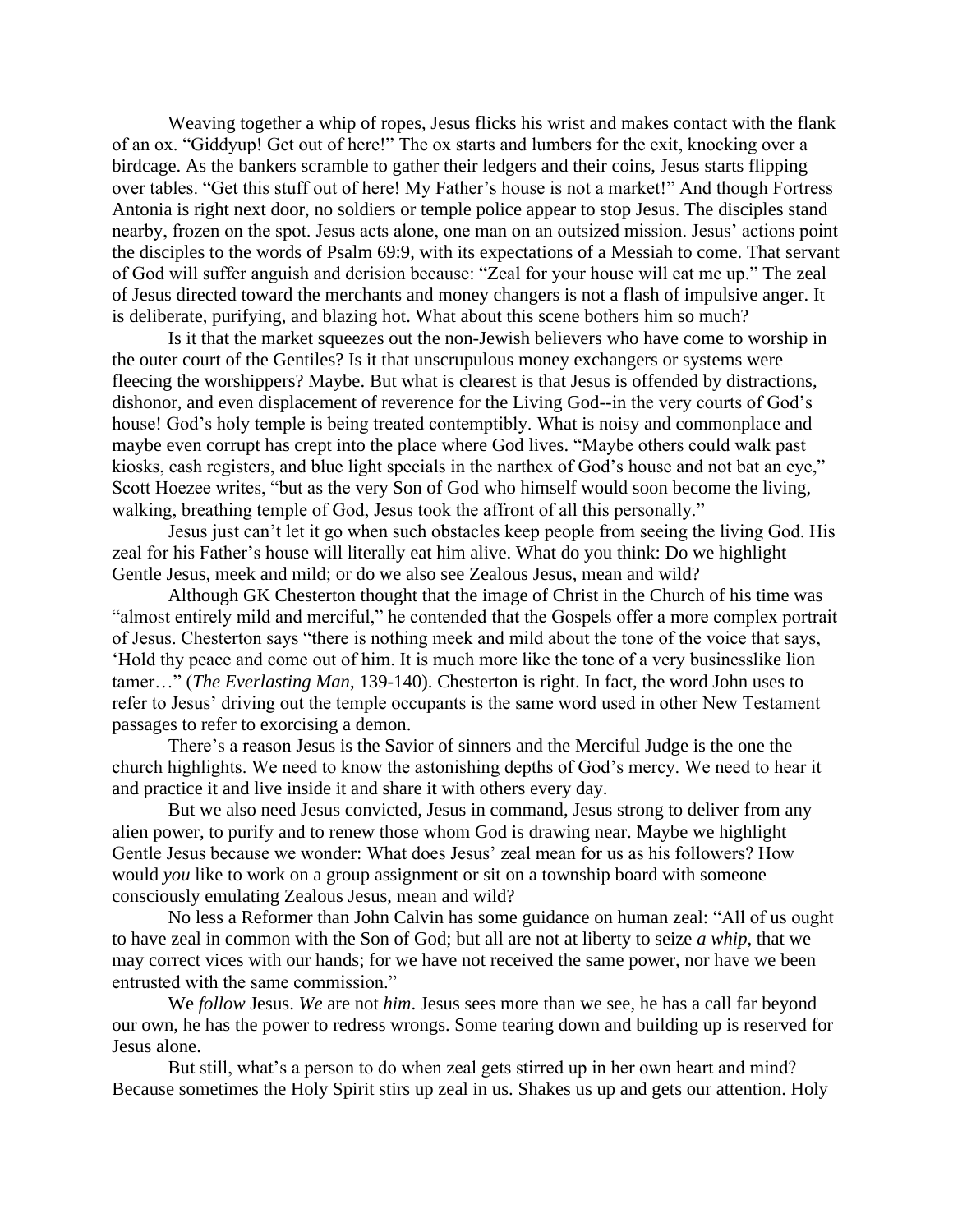zeal shows us something broken, something wrong. When it rises up in us, we can't help but pay attention.

But trying to address the wrong zeal identifies—ah. That takes wisdom and discernment. And time! When zeal shows up, we need to test our convictions, inclinations and our motives. We test these things, putting them into conversation with Scripture. Exploring them with a wide cloud of witnesses: faithful Christians past and present, near and far. We test them through the lens of Jesus the Crucified One, the one who laid down his life for sinners and enemies.

Perhaps in the temple that day there were some who saw what Jesus did and inwardly cheered. Finally! Someone is *doing* something about the lack of reverence around here! Perhaps some hoped that Jesus would champion their own cause or concern. But everyone watching also knew that Jesus' actions pointed to something else, something more consequential, something that will disrupt everything about life as they've known it. That's why the Jewish leaders ask Jesus for a sign. His actions brought Old Testament Scriptures to the forefront of their minds: Jesus' hearers would have thought of Zechariah 14, telling about day of the Lord: when the Messiah came, no merchant would be found in the temple courts. Or maybe they thought of the first verses of Malachi 3, which says that the Lord they were seeking and waiting for would come suddenly into his temple and give it a cleaning nobody would forget.

Jesus actions aren't just zealous. Jesus is claiming to be God's Anointed One. So the Jews ask: "What sign can you show us to prove your authority to do all this? Can you authenticate your claim with a miracle, Jesus?" **<sup>19</sup>**Jesus answers, "Destroy this temple, and I will raise it again in three days." The Jews look around King Herod's expansive temple, still under construction, and shake their heads. "Sure. It has taken forty-six years to build this temple, and you are going to raise it in three days? Yeah, right."

The Jews have been left out of the loop—but John's readers are let in on the news: "the temple [Jesus] had spoken of was his body." The new Temple, the place where God dwells, is in Jesus the Son. If the physical structure of Herod's temple is being treated so badly, how much worse might it be for Jesus? This Jesus—God's Lamb—stands in the temple court at Passover prepared to carry away the sin of the world. This Jesus--zealous for the honor of God, and for a people fit to live in the presence of that God --will submit himself to a whip not unlike the one he carried on this day. This Jesus will take upon himself the entire burden of sin, a burden the Temple sacrificial system has been unable to bear.

Of course, at the time, neither the disciples nor the Jewish authorities knew it. John says it was only "after he was raised from the dead [that] the disciples remembered what he had said" about destroying the temple and raising it in three days. And only *after* Jesus' resurrection, John says, "they believed the scripture and the words that Jesus had spoken."

Family of God, we all sense how we're living in a time of disruption and change that's as disorienting as any most of us have lived through. Somehow it's reassuring to know that what Jesus was doing in the temple didn't make sense—even to his closest followers—at the moment they lived through it. Think of that. The actions of the most important person the world has ever known, who came to do the most important work that ever could be done on behalf of humanity come clear only in retrospect. It's only looking back through the lens of Jesus' death and resurrection that they recognize Jesus the Messiah: the capital T-temple, *the* purifying presence of God.

Our lives are complicated. Not everything makes sense right now. But God continues to refine and build up his people, his small-t temples, all over the world, in ways that encourage and challenge and give us reasons for hope.